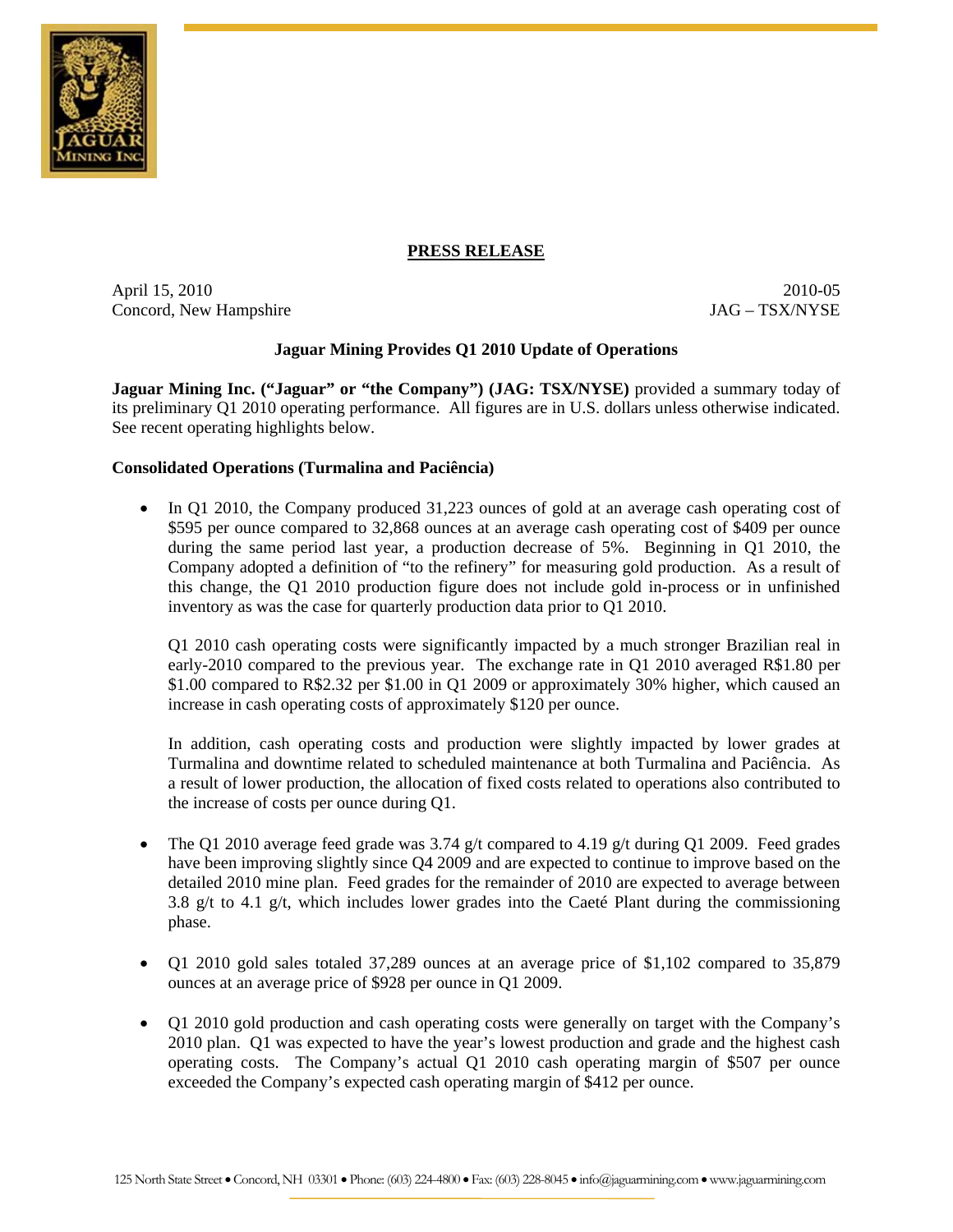• Consolidated underground mine development for Q1 2010 totaled 4.5 km, considerably above Q1 2009's level of 2.3 km.

Mr. Daniel R. Titcomb, Jaguar's President and CEO stated, "Our Q1 results were roughly in-line with our expectations as we worked around major scheduled maintenance items and sequencing issues underground which delayed short-term access to higher-grade zones. What isn't fully revealed in the Q1 results is the progress we made during Q1 underground to access these higher-grade zones, particularly at Turmalina and at the new Palmital Mine in the Paciência region, which makes us confident we will reach this year's production and cash operating cost targets."

Mr. Titcomb further stated, "Recently our operating team successfully tested Turmalina's milling rate at more than 25% above our 2007 plan of 700,000 tonnes per year; a very positive development which is important to achieving our 2011 and beyond production targets. Tests conducted on ore samples from the Paciência ore zones produced very favorable results with respect to implementing new roller press technologies, which could significantly reduce capital expenditures tied to growth plans for the Paciência Operation. Jaguar believes that the foundation for achieving our growth plans will be in-place shortly as the Caeté Plant is nearing completion."

# **Turmalina Operations**

In Q1 2010, Turmalina produced 16,987 ounces of gold at an average cash operating cost of \$548 per ounce compared to 18,770 ounces of gold at an average cash operating cost of \$349 per ounce in Q1 2009. Other than exchange rates, which caused an increase in cash operating costs of \$104 per ounce compared to Q1 2009, cash operating costs were higher in Q1 2010 due to: (a) lower grades brought about by higher than planned dilution, (b) distributing fixed operating costs over fewer ounces and (c) costs related to a scheduled 10-day maintenance.

The following was achieved at Turmalina during Q1 2010:

- Mine production totaled 150,102 tonnes at an average run-of-mine ("ROM") grade of 4.14 grams per tonne compared to 128,861 tonnes of ore at a ROM grade of 5.47 grams per tonne in Q1 2009.
- Ore processed through the mill totaled 150,733 tonnes at an average feed grade of 4.16 grams per tonne compared to 120,173 tonnes at an average feed grade of 5.38 grams per tonne in Q1 2009.
- The plant recovery rate averaged 88% in Q1 2010 compared to 90% in Q1 2009.
- Mine development totaled 1.3 km.

## **Paciência Operations**

In Q1 2010, Paciência produced 14,236 ounces of gold at an average cash operating cost of \$650 per ounce compared to 14,099 ounces of gold at an average cash operating cost of \$490 per ounce in Q1 2009. Cash operating costs were higher primarily due to (a) a significantly stronger Brazilian real, which caused an increase in cash operating costs of \$147 per ounce compared to Q1 2009 (b) mining costs tied to the ramp-up of operations from the NW1 zone and (c) costs related to a 10-day scheduled maintenance. These factors offset the higher grades achieved at the St. Isabel Mine.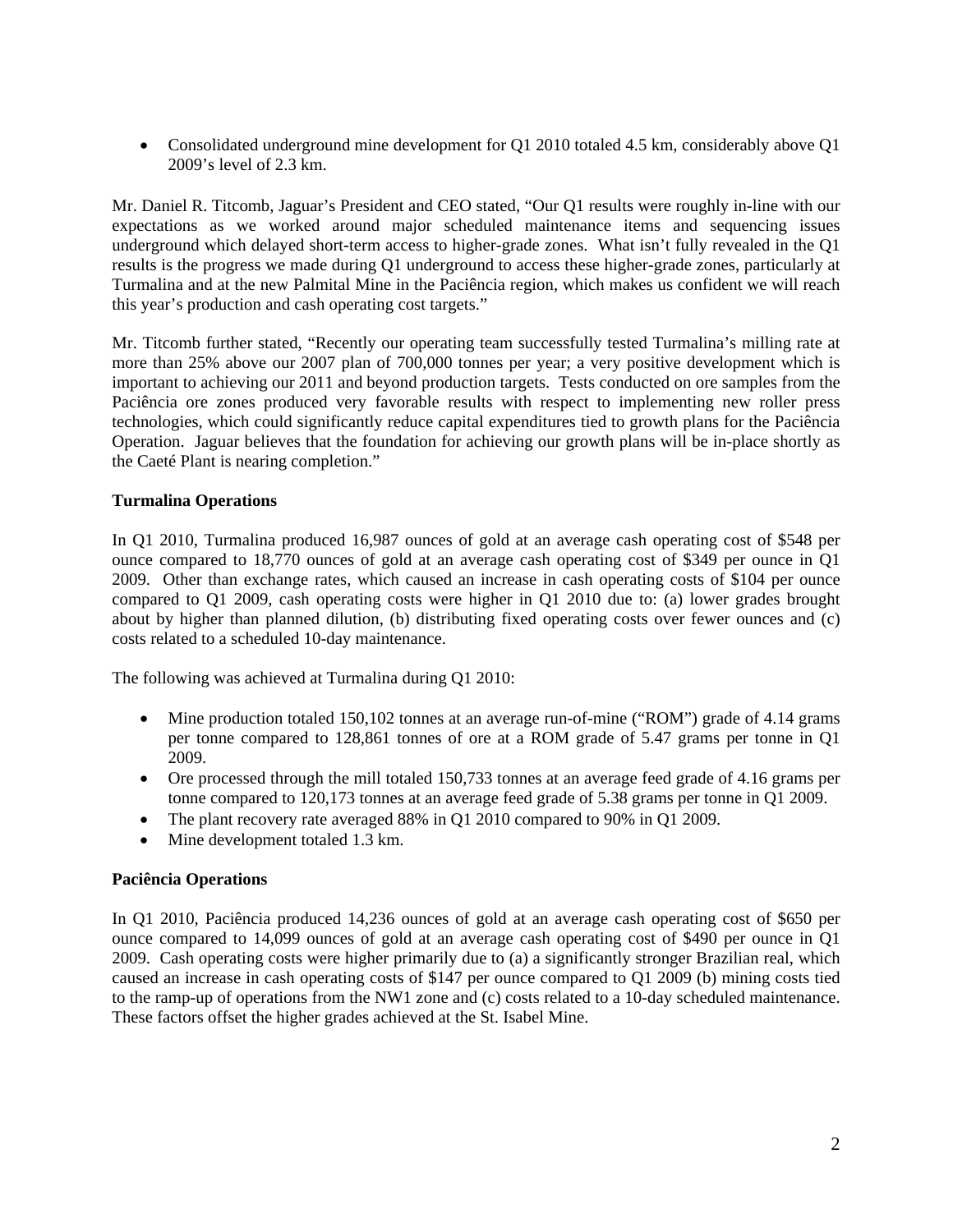The following was achieved at Paciência during Q1 2010:

- Mine production from the St. Isabel Mine totaled 84,721 tonnes at an average ROM grade of 3.18 grams per tonne compared to 110,663 tonnes of ore at an average ROM grade of 2.86 grams per tonne in Q1 2009.
- Mine production from the Pilar Mine averaged 41,243 tonnes at an average ROM grade of 3.87 grams per tonne compared to 38,673 tonnes at an average grade of 4.35 grams per tonne in Q1 2009.
- Mine production from the Palmital Mine averaged 17,296 tonnes at an average ROM grade of 4.28 grams per tonne. The Palmital Mine was not in operation in Q1 2009.
- Mine production from the NW1 Zone averaged 18,418 tonnes at an average ROM grade of 3.20 grams per tonne. The NW1 Zone did not produce ore in Q1 2009.
- Ore processed through the mill totaled 147,847 tonnes with an average feed grade of 3.32 grams per tonne compared to 154,737 tonnes with an average feed grade of 3.26 grams per tonne in Q1 2009.
- The plant recovery rate averaged 93% in Q1 2010 compared to 91% the prior year.
- Mine development at the St. Isabel Mine totaled 0.9 km, 0.6 km at the NW1 Zone, 0.5 km at the Palmital Mine and 0.6 km at the Pilar Mine during Q1 2010.

## **Caeté Project**

The construction of the Caeté Project continues to move on-schedule and is nearing completion. Commissioning is slated to begin in May 2010 using development ore from the adjacent Roça Grande Mine. During Q1 2010, 0.6 km of mine development was completed at the Roça Grande Mine.

### **About Jaguar Mining**

Jaguar is one of the fastest growing gold producers in Brazil with operations in a prolific greenstone belt in the state of Minas Gerais and has plans to develop the Gurupi Project in northern Brazil in the state of Maranhão. Jaguar is actively exploring and developing additional mineral resources at its approximate 575,000-acre land base in Brazil. The Company has no gold hedges in place thereby providing the leverage to gold prices directly to its investors. Additional information is available on the Company's website at www.jaguarmining.com.

#### **For Information:**

**Investors and analysts: Media inquiries:** Bob Zwerneman Vice President Corporate Development and Director of Investor Relations 603-224-4800 bobz@jaguarmining.com

Valéria Rezende DioDato Director of Communication 603-224-4800 valeria@jaguarmining.com

#### **Forward Looking Statements**

This press release contains forward-looking statements, within the meaning of the U.S. Private Securities Litigation Reform Act of 1995 and applicable Canadian securities laws, concerning the Company's objectives, such as meeting estimated 2010 gold production and cash operating costs projections, the implementation of new technologies at the Paciência, expected feed grades for 2010 and the commencement of commissioning operations at the Company's Caeté Project. These forward-looking statements can be identified by the use of the words "intends", "plans", "expects", "expected" and "will". Forward-looking statements involve known and unknown risks, uncertainties and other factors, which may cause the actual results, or performance to be materially different from any future results or performance expressed or implied by the forward-looking statements.